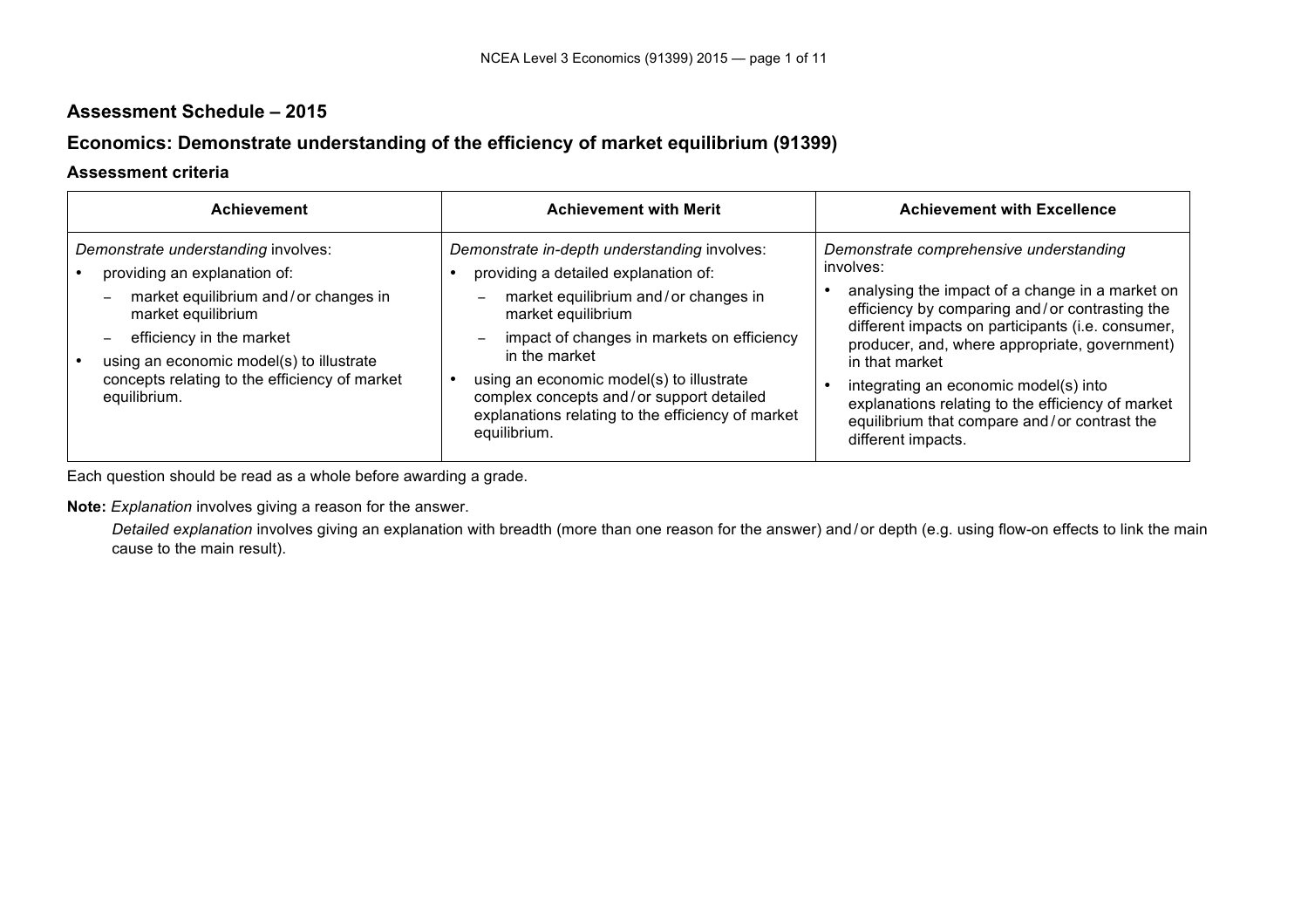### **Evidence**

| Question<br>One | <b>Sample answers/Evidence</b>                                                                                                                                                                                                                                                                                                                                                                                                                                                                                                               | <b>Achievement</b>                                                                                                                                                                                                                                                                                                                                                                                                                                              |                                                                                                                                                                                                                                                                                                    | <b>Achievement with</b><br><b>Excellence</b>                                                                                                                          |
|-----------------|----------------------------------------------------------------------------------------------------------------------------------------------------------------------------------------------------------------------------------------------------------------------------------------------------------------------------------------------------------------------------------------------------------------------------------------------------------------------------------------------------------------------------------------------|-----------------------------------------------------------------------------------------------------------------------------------------------------------------------------------------------------------------------------------------------------------------------------------------------------------------------------------------------------------------------------------------------------------------------------------------------------------------|----------------------------------------------------------------------------------------------------------------------------------------------------------------------------------------------------------------------------------------------------------------------------------------------------|-----------------------------------------------------------------------------------------------------------------------------------------------------------------------|
| (a)             | See Appendix One.<br>(i)                                                                                                                                                                                                                                                                                                                                                                                                                                                                                                                     | (i) Change in CS and PS<br>correctly shaded and<br>labelled on Graph One.                                                                                                                                                                                                                                                                                                                                                                                       |                                                                                                                                                                                                                                                                                                    |                                                                                                                                                                       |
|                 | The consumer surplus increases as consumers are<br>(ii)<br>paying a lower price $(P_2)$ and are purchasing more<br>with the subsidy $(Q_2)$ . There are more units from<br>which they can gain a surplus.<br>The producer surplus increases, as producers are<br>receiving a higher price for each unit sold ( $P_2$ +<br>subsidy) and are selling more $(Q_2)$ . So there are<br>more units from which they can gain a surplus.                                                                                                             | (ii) Explains:<br>• Consumer surplus will<br>increase, as consumers are<br>paying less OR consuming<br>more OR the difference<br>between what consumers<br>are willing to pay and what<br>they actually pay increases.<br>Producer surplus will<br>$\bullet$<br>increase, as producers are<br>receiving a higher price OR<br>selling more OR the<br>difference between what<br>producers actually receive<br>and what they are willing to<br>receive increases. | (ii) Explains in detail:<br>• Consumer surplus will<br>increase, as consumers are<br>paying less AND are<br>consuming more.<br>Producer surplus will<br>$\bullet$<br>increase, as producers are<br>receiving a higher price<br>AND are selling more.<br>Refers to Graph One to<br>support answers. | (ii) Explains in detail<br>• Consumer surplus will<br>increase.<br>Producer surplus will<br>increase.<br>Integrates Graph One to<br>support answers.                  |
| (b)             | See Appendix One.<br>There is a loss of allocative efficiency, as the cost of the<br>subsidy is not fully offset by the gain in consumer<br>surplus plus the gain in producer surplus. So a<br>deadweight loss is created, as shown by the labelled<br>shaded area on Graph One.<br>Subsidies will be more effective in reducing transport<br>congestion if demand is elastic. This is because the drop<br>in price due to the subsidy will result in a greater<br>increase in $\mathbf Q$ d compared to inelastic demand ( $\mathbf Q_2$ on | The loss of allocative efficiency<br>is correctly shaded and<br>labelled on both graphs.<br>Explains:<br>There is a loss of allocative<br>efficiency because the cost<br>of the subsidy is not fully<br>offset by the gain in<br>producer surplus AND                                                                                                                                                                                                           | Explains in detail:<br>• There is a loss of allocative<br>efficiency because [the cost<br>of the subsidy is not fully<br>offset by the gain in<br>producer surplus AND                                                                                                                             | Explains in detail:<br>• There is a loss of allocative<br>efficiency because the cost<br>of the subsidy is not fully<br>offset by the gain in<br>producer surplus AND |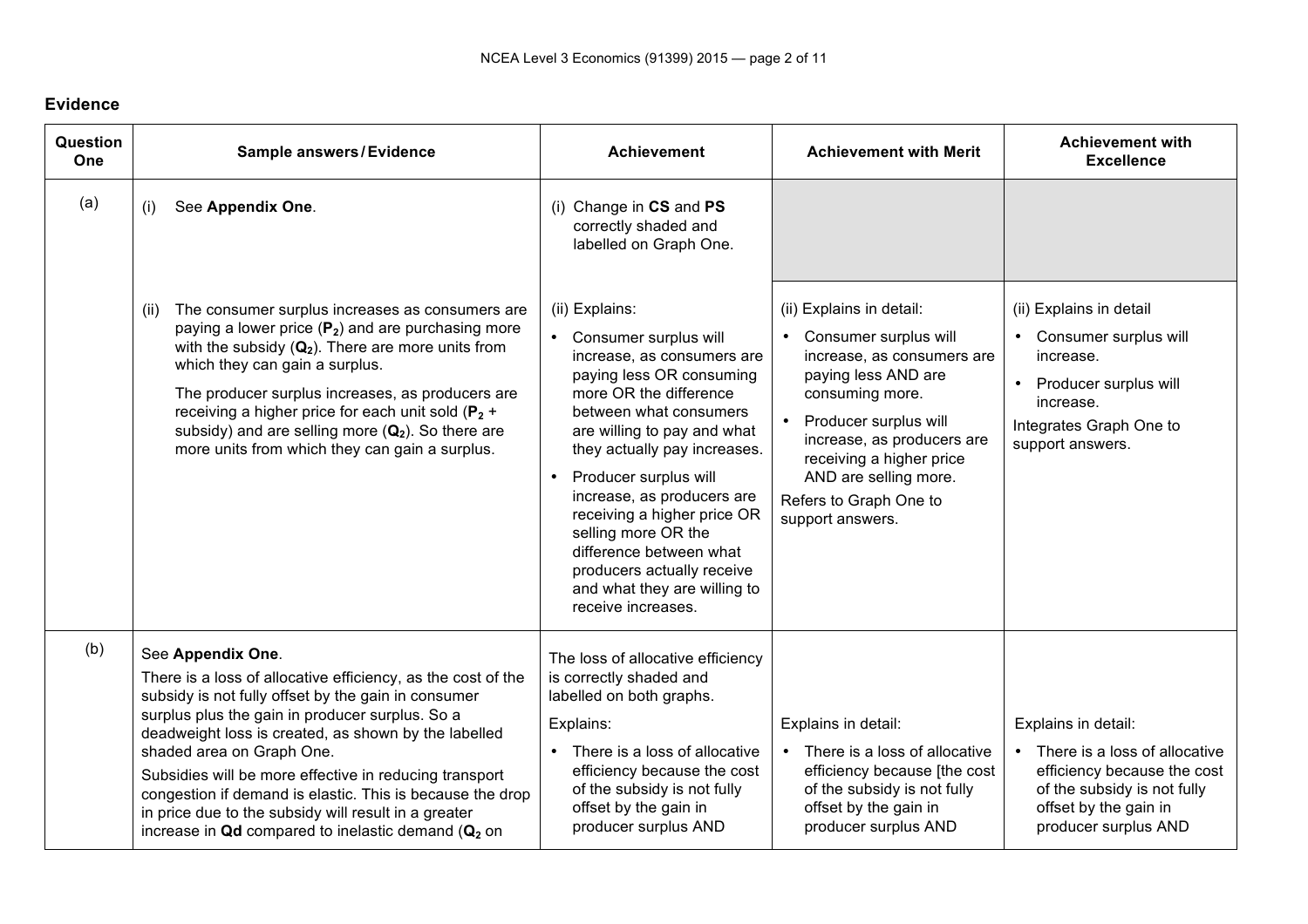| Graph One is greater than $Q_3$ on Graph Two). Hence<br>there will be a greater increase in the number of people<br>using public transport rather than using cars. | consumer surplus, OR<br>because a deadweight loss<br>is created OR the sum of<br>consumer surplus and<br>producer surplus is not<br>maximised OR net welfare<br>loss idea.<br>The subsidy will be more<br>effective with elastic<br>demand as there will be a<br>greater increase in Qd | consumer surplus PLUS a<br>deadweight loss is created]<br>OR [the sum of consumer<br>surplus and producer<br>surplus is not maximised<br>PLUS a deadweight loss is<br>created (must refer to DWL<br>areas).<br>Refers to Graph One to<br>support answers. | consumer surplus PLUS a<br>deadweight loss is created.<br>The subsidy will be more<br>effective with elastic<br>demand, as there will be a<br>greater increase in Qd so a<br>greater decrease in the<br>number of people using<br>cars. Must link increase in<br>use of public transport with<br>fewer cars on the road.<br>Integrates Graph One and<br>Graph Two to support<br>answers. |
|--------------------------------------------------------------------------------------------------------------------------------------------------------------------|-----------------------------------------------------------------------------------------------------------------------------------------------------------------------------------------------------------------------------------------------------------------------------------------|-----------------------------------------------------------------------------------------------------------------------------------------------------------------------------------------------------------------------------------------------------------|------------------------------------------------------------------------------------------------------------------------------------------------------------------------------------------------------------------------------------------------------------------------------------------------------------------------------------------------------------------------------------------|
|--------------------------------------------------------------------------------------------------------------------------------------------------------------------|-----------------------------------------------------------------------------------------------------------------------------------------------------------------------------------------------------------------------------------------------------------------------------------------|-----------------------------------------------------------------------------------------------------------------------------------------------------------------------------------------------------------------------------------------------------------|------------------------------------------------------------------------------------------------------------------------------------------------------------------------------------------------------------------------------------------------------------------------------------------------------------------------------------------------------------------------------------------|

| <b>N1</b>                                                        | N <sub>2</sub>                   | A <sub>3</sub>                       | A4                                     | M <sub>5</sub>                                                  | M <sub>6</sub>                                                  | E7                                                                                                                                                                       | E8                                                                                                                   |
|------------------------------------------------------------------|----------------------------------|--------------------------------------|----------------------------------------|-----------------------------------------------------------------|-----------------------------------------------------------------|--------------------------------------------------------------------------------------------------------------------------------------------------------------------------|----------------------------------------------------------------------------------------------------------------------|
| Very little<br>Achievement<br>evidence, partial<br>explanations. | Some<br>Achievement<br>evidence. | <b>Most Achievement</b><br>evidence. | Nearly all<br>Achievement<br>evidence. | Some Merit<br>evidence<br><b>AND</b><br>Refers to Graph<br>One. | Most Merit<br>evidence<br><b>AND</b><br>Refers to Graph<br>One. | Excellence<br>evidence. Must<br>have comparison.<br>One part may be<br>weaker.<br>AND<br>Integrates relevant<br>information from<br>both graphs into<br>the explanation. | All points covered.<br><b>AND</b><br>Integrates relevant<br>information from<br>both graphs into<br>the explanation. |

 $N0 = No$  response; no relevant evidence.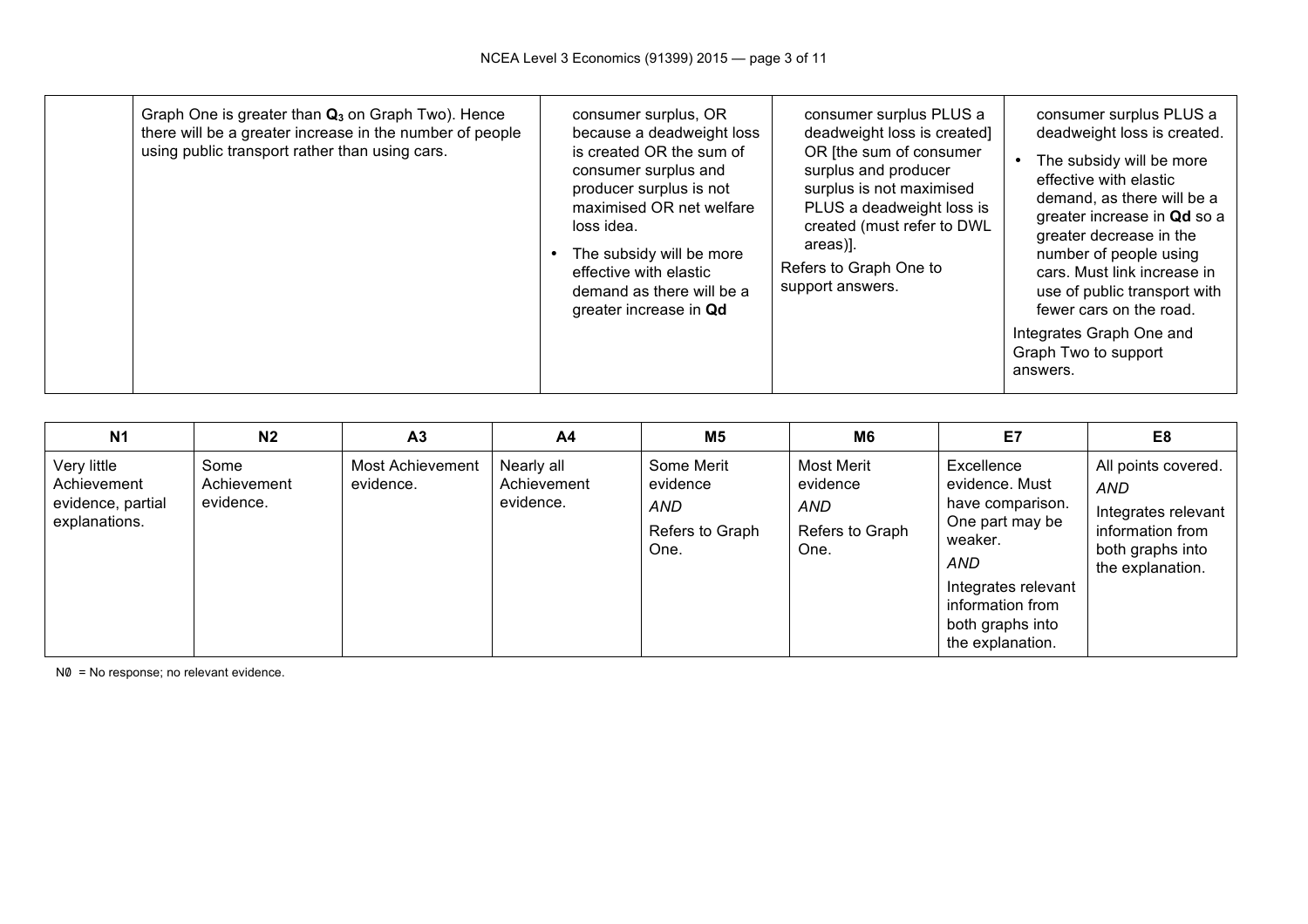| Question<br>Two | Sample answers/Evidence                                                                                                                                                                                                                                                                                                                                                                                                                                                                                                                                                                                                                                                                                                                                                                                                                                                                            | <b>Achievement</b>                                                                                                                                                                                                                                                                                   | <b>Achievement with Merit</b>                                                                                                                                                                                                                                                                                                                                        | <b>Achievement with</b><br><b>Excellence</b>                                                                                                                                                                                      |
|-----------------|----------------------------------------------------------------------------------------------------------------------------------------------------------------------------------------------------------------------------------------------------------------------------------------------------------------------------------------------------------------------------------------------------------------------------------------------------------------------------------------------------------------------------------------------------------------------------------------------------------------------------------------------------------------------------------------------------------------------------------------------------------------------------------------------------------------------------------------------------------------------------------------------------|------------------------------------------------------------------------------------------------------------------------------------------------------------------------------------------------------------------------------------------------------------------------------------------------------|----------------------------------------------------------------------------------------------------------------------------------------------------------------------------------------------------------------------------------------------------------------------------------------------------------------------------------------------------------------------|-----------------------------------------------------------------------------------------------------------------------------------------------------------------------------------------------------------------------------------|
| (a)             | (i) See Appendix Two.                                                                                                                                                                                                                                                                                                                                                                                                                                                                                                                                                                                                                                                                                                                                                                                                                                                                              | Supply curve correctly shifted<br>and labelled.                                                                                                                                                                                                                                                      |                                                                                                                                                                                                                                                                                                                                                                      |                                                                                                                                                                                                                                   |
|                 | (ii) CS \$150 million (decrease)<br>PS \$150 million (decrease)<br>Tax revenue \$240 million<br>Evidence to support explanations in (c) only, but may be<br>used for N1 or N2.                                                                                                                                                                                                                                                                                                                                                                                                                                                                                                                                                                                                                                                                                                                     |                                                                                                                                                                                                                                                                                                      |                                                                                                                                                                                                                                                                                                                                                                      |                                                                                                                                                                                                                                   |
| (b)             | CS \$150 million (decrease)<br>PS \$90 million (increase)<br>Consumer Spending \$180 million (decrease)<br>Evidence to support explanations in (c) only, but may be<br>used for N1 or N2.                                                                                                                                                                                                                                                                                                                                                                                                                                                                                                                                                                                                                                                                                                          |                                                                                                                                                                                                                                                                                                      |                                                                                                                                                                                                                                                                                                                                                                      |                                                                                                                                                                                                                                   |
| (c)             | Consumers: CS declines by \$150 million for the indirect<br>tax and also by \$150 million for the minimum price. This<br>is because in both cases, consumers are paying a<br>higher price (\$18) and are consuming less (40 million<br>packets).<br>Producers: PS declines by \$150 million for the indirect<br>tax, as producers are receiving a lower price (\$12) and<br>selling less (40 million). However, PS increases by \$90<br>million for the minimum price because the increase in<br>the price received (\$15 to \$18) offsets the loss in<br>quantity sold (60 million to 40 million).<br>Government: The Government receives \$240 million tax<br>revenue from the indirect tax, which can be spent on<br>health issues related to cigarettes or other areas of the<br>economy. There is no revenue received directly from the<br>minimum price, but they will receive less GST from | Explains:<br>Indirect Tax:<br>• Consumer surplus declines<br>because consumers are<br>paying a higher price OR<br>consuming less.<br>• Producer surplus will<br>decrease as producers are<br>receiving a lower price OR<br>selling less.<br>The Government will<br>receive increased tax<br>revenue. | Explains in detail:<br>Indirect Tax:<br>• Consumer surplus declines<br>because consumers are<br>paying a higher price AND<br>consuming less.<br>Producer surplus will<br>$\bullet$<br>decrease, as producers are<br>receiving a lower price<br>AND selling less.<br>The Government will<br>receive increased tax<br>revenue so will have more<br>to spend elsewhere. | Explains in detail:<br>Indirect Tax:<br>• Consumer surplus<br>declines.<br>Producer surplus will<br>decrease.<br>• The Government will<br>receive increased tax<br>revenue so will have more<br>to spend elsewhere.<br><b>AND</b> |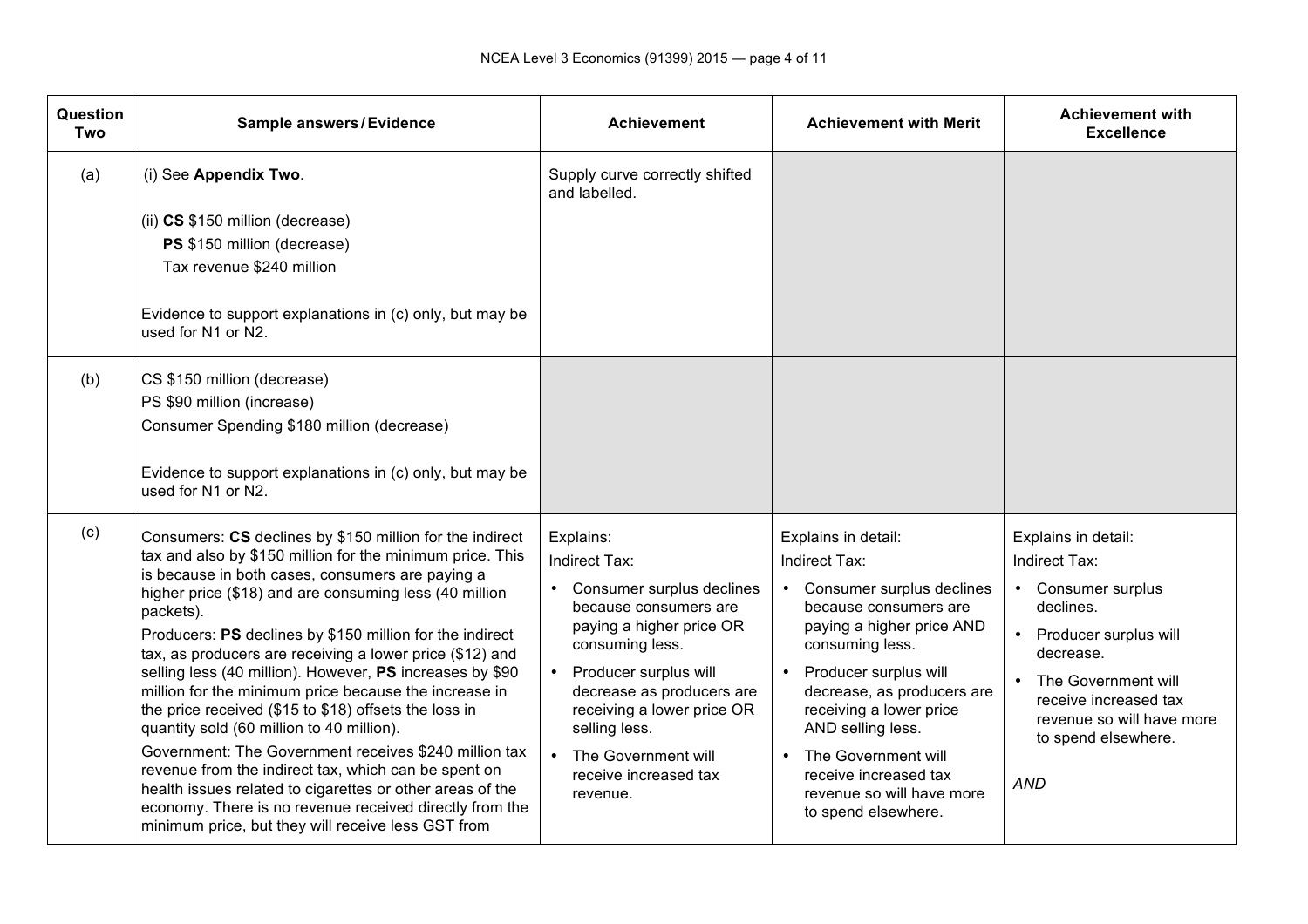|                                                                  | cigarettes because of less consumer spending on<br>which may lower their profits. | cigarettes (\$180 million decrease) and they may receive<br>less company tax from cigarette producers, as their<br>revenue has decreased (\$900 million to \$720 million), |                         | Minimum Price:<br>$\bullet$<br>consuming less.<br>company tax. | Consumer surplus declines<br>because consumers are<br>paying a higher price OR<br>Producer surplus will<br>increase, as producers are<br>receiving a higher price.<br>There will be no direct<br>impact on the Government<br>OR that the Government<br>may receive less GST or | $\bullet$<br>$\bullet$<br>$\bullet$ | Minimum Price:<br>Consumer surplus declines<br>because consumers are<br>paying a higher price AND<br>consuming less<br>Producer surplus will<br>increase, as producers are<br>receiving a higher price,<br>which offsets the decrease<br>in quantity sold.<br>The Government may<br>receive less GST or<br>company tax or instead, it<br>will cost the government to<br>police or implement the<br>minimum price.<br>Uses some correct relevant<br>calculations from EITHER<br>graph to support the<br>explanation. |                                                                | Minimum Price:<br>declines.<br>increase.<br>graphs to support the<br>explanation.  | • Consumer surplus<br>Producer surplus will<br>The Government may<br>receive less GST or<br>company tax or it will<br>instead, cost the govt to<br>police the minimum price.<br>Integrates all correct relevant<br>calculations from BOTH |
|------------------------------------------------------------------|-----------------------------------------------------------------------------------|----------------------------------------------------------------------------------------------------------------------------------------------------------------------------|-------------------------|----------------------------------------------------------------|--------------------------------------------------------------------------------------------------------------------------------------------------------------------------------------------------------------------------------------------------------------------------------|-------------------------------------|---------------------------------------------------------------------------------------------------------------------------------------------------------------------------------------------------------------------------------------------------------------------------------------------------------------------------------------------------------------------------------------------------------------------------------------------------------------------------------------------------------------------|----------------------------------------------------------------|------------------------------------------------------------------------------------|-------------------------------------------------------------------------------------------------------------------------------------------------------------------------------------------------------------------------------------------|
| N <sub>1</sub>                                                   | N <sub>2</sub>                                                                    | A3                                                                                                                                                                         |                         | A <sub>4</sub>                                                 | M <sub>5</sub>                                                                                                                                                                                                                                                                 |                                     | <b>M6</b>                                                                                                                                                                                                                                                                                                                                                                                                                                                                                                           |                                                                | E7                                                                                 | E8                                                                                                                                                                                                                                        |
| Very little<br>Achievement<br>evidence, partial<br>explanations. | Some<br>Achievement<br>evidence.                                                  | <b>Most Achievement</b><br>evidence.                                                                                                                                       | Nearly all<br>evidence. | Achievement                                                    | Some Merit<br>evidence.<br>Some detailed<br>explanations for<br>the indirect tax.<br><b>OR</b><br>Some detailed<br>explanations for<br>the minimum price.<br><b>AND</b><br>Refers to relevant<br>calculations from<br>EITHER graph.                                            |                                     | <b>Most Merit</b><br>evidence.<br>Most detailed<br>explanations for<br>the indirect tax.<br><b>OR</b><br>Most detailed<br>explanations for<br>the minimum price.<br><b>AND</b><br>Refers to<br>calculations from<br>EITHER graph.                                                                                                                                                                                                                                                                                   | Excellence<br>may be weaker.<br><b>AND</b><br>the explanation. | evidence. One part<br>Integrates relevant<br>calculations from<br>BOTH graphs into | All points covered.<br><b>AND</b><br>Integrates relevant<br>calculations from<br>BOTH graphs into<br>the explanation.                                                                                                                     |

N0 = No response; no relevant evidence.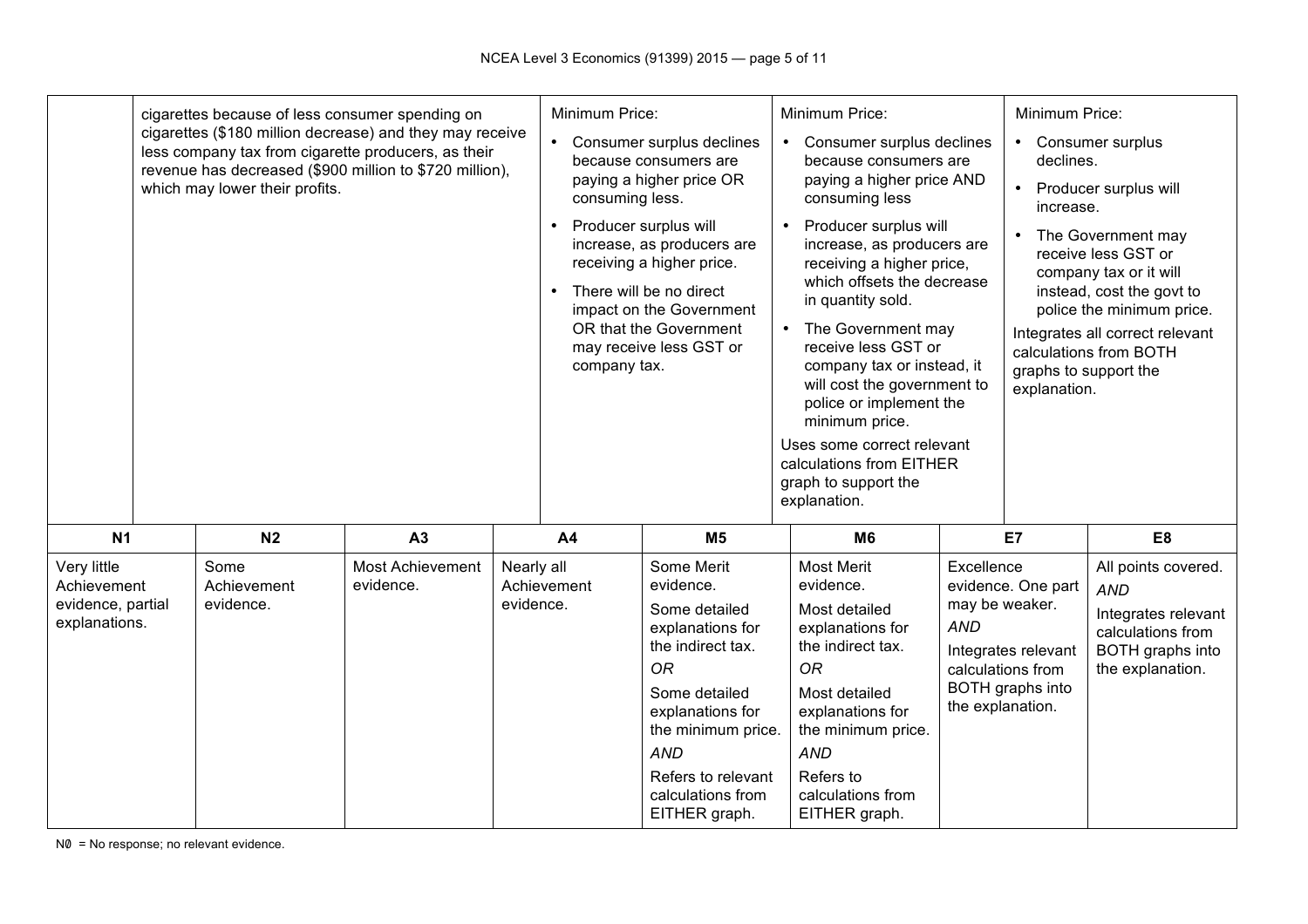| Question<br><b>Three</b> | Sample answers/Evidence                                                                                                                                                                                                                                                                                                                                                                           | <b>Achievement</b>                                                                                                                                                                                                                                                                                                                                                                                 | <b>Achievement with Merit</b>                                                                                                                                                                                                                                                                                                                     | <b>Achievement with</b><br><b>Excellence</b> |
|--------------------------|---------------------------------------------------------------------------------------------------------------------------------------------------------------------------------------------------------------------------------------------------------------------------------------------------------------------------------------------------------------------------------------------------|----------------------------------------------------------------------------------------------------------------------------------------------------------------------------------------------------------------------------------------------------------------------------------------------------------------------------------------------------------------------------------------------------|---------------------------------------------------------------------------------------------------------------------------------------------------------------------------------------------------------------------------------------------------------------------------------------------------------------------------------------------------|----------------------------------------------|
| (a)                      | See Appendix Three.<br>(i)<br>The reduction in the cost of building a house will<br>(ii)<br>increase the supply of houses to $S_1$ , which creates<br>a surplus of houses at $P_1$ . Producers will need to<br>reduce the price to remove the surplus, reducing<br>the quantity supplied and increasing the quantity<br>demanded until the equilibrium is restored at $P_2$<br>and $\mathbf{Q}_2$ | (i)<br>Supply curve correctly shifted<br>and labelled.<br>New equilibrium price and<br>quantity labelled.<br>(ii)<br>Explains that the increase in<br>supply will create a surplus,<br>which results in a lower price<br>and TWO of:<br>increase in quantity<br>$ \,$<br>demanded<br>reduction in quantity<br>$\overline{\phantom{a}}$<br>supplied<br>equilibrium restored (at $P_2$ ,<br>$Q_2$ ). | (ii)<br>Explains in detail that the<br>increase in supply will create a<br>surplus, which results in a<br>lower price and ALL of:<br>increase in quantity<br>$\equiv$<br>demanded<br>reduction in quantity<br>supplied<br>equilibrium restored (at $P_2$ ,<br>$\overline{\phantom{0}}$<br>$Q_2$ ).<br>Refers to Graph Five in the<br>explanation. |                                              |
| (b)                      | Change in $CS = area P_w + Tariff$ , f, g, $P_w$<br>Change in $PS = area P_w + Tarriff$ , e, d, $P_w$<br>Tariff revenue = area $e, f, i, h$<br>DWL = area $e$ , $h$ , $d$ + area $f$ , $g$ , $i$<br>Evidence to support explanations in (c) only, but may be<br>used for N1 or N2.                                                                                                                |                                                                                                                                                                                                                                                                                                                                                                                                    |                                                                                                                                                                                                                                                                                                                                                   |                                              |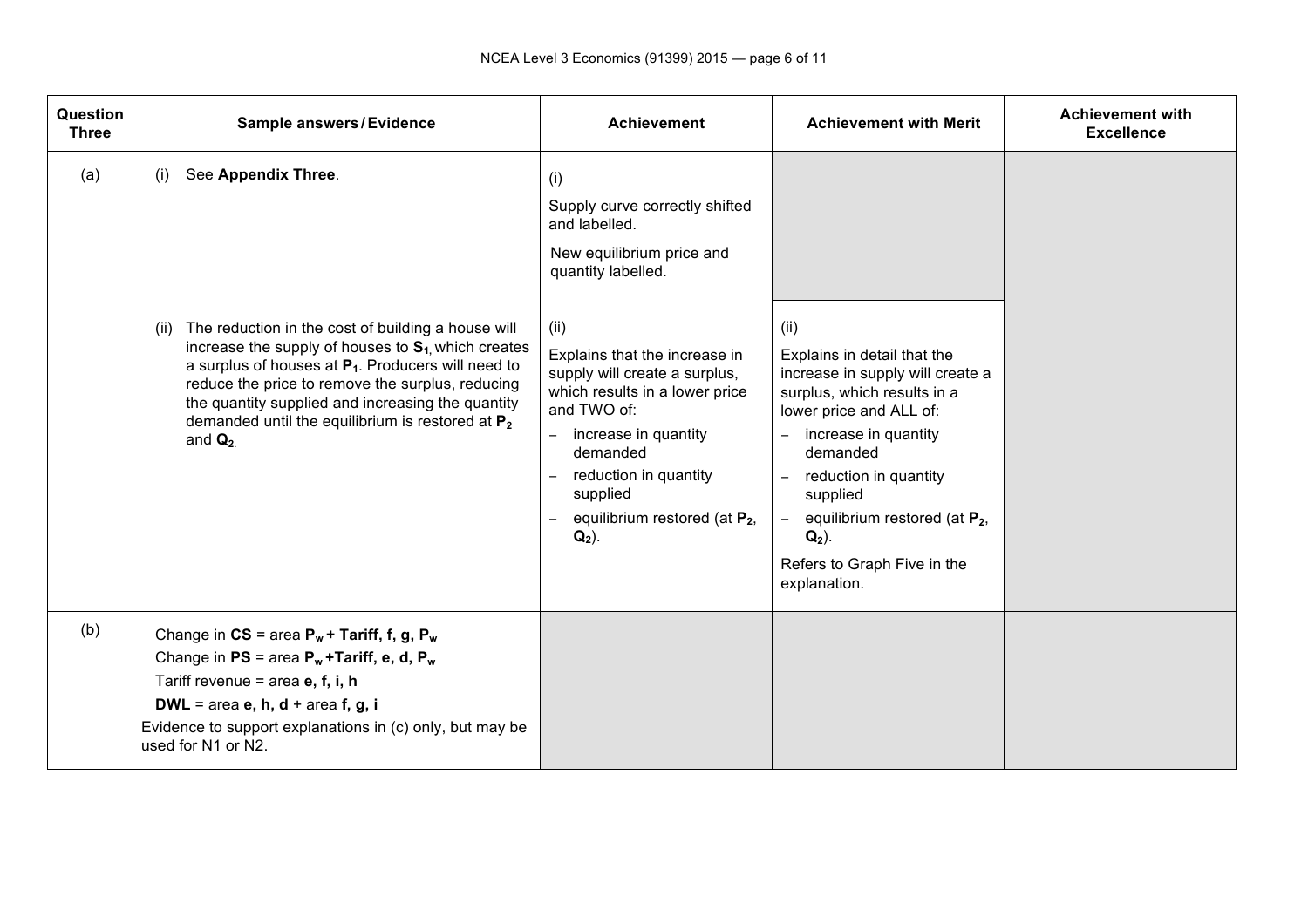| (c)<br>The consumer surplus declines by the area $P_w$ + Tariff,<br>f, $g$ , $P_w$ . This is because consumers now have to pay a<br>higher price, $P_w$ + Tariff, and are consuming less units<br>from which to gain a surplus, $Q_3$<br>The producer surplus increases by the area $P_w + Tariff$ ,<br>$e, d, P_w$ . This is because producers are receiving a<br>higher price, $P_w$ + Tariff, and are selling more units from<br>which to gain a surplus, $Q_2$<br>The Government will receive tariff revenue of area e, f, i,<br>h, which means they have more to spend elsewhere in<br>the economy.<br>The tariff creates a loss of allocative efficiency that<br>equals the combined areas: $d$ , $e$ , $h + f$ , $g$ , i. This occurs<br>because the loss of consumer surplus is not fully offset<br>by the gain in producer surplus plus the gain in tariff<br>revenue for the Government; the difference creating the<br>deadweight loss. | Explains:<br>• Consumer surplus declines<br>because consumers are<br>paying a higher price OR<br>consuming less.<br>Producer surplus will<br>increase as producers are<br>receiving a higher price OR<br>selling more.<br>The Government will<br>receive tariff revenue.<br>The tariff reduces allocative<br>$\bullet$<br>efficiency because the loss<br>of consumer surplus is not<br>fully offset by the gain in<br>producer surplus OR tariff<br>revenue OR because a<br>deadweight loss is created<br>OR the sum of consumer<br>surplus and producer<br>surplus is not maximised<br>OR net welfare loss idea. | Explains in detail:<br>Consumer surplus declines<br>because consumers are<br>paying a higher price AND<br>consuming less.<br>Producer surplus will<br>$\bullet$<br>increase as producers are<br>receiving a higher price<br>AND selling more.<br>The Government will<br>receive tariff revenue that<br>can be spent elsewhere in<br>the economy.<br>The tariff reduces allocative<br>efficiency with reference to<br>TWO of:<br>the loss of consumer<br>$\equiv$<br>surplus<br>the gain in producer<br>surplus<br>tariff revenue gained<br>by the Government. | Explains in detail:<br>• Consumer surplus<br>declines.<br>Producer surplus will<br>$\bullet$<br>increase.<br>The Government will<br>$\bullet$<br>receive tariff revenue that<br>can be spent elsewhere in<br>the economy.<br>The tariff reduces allocative<br>efficiency because the loss<br>of consumer surplus is not<br>fully offset by the gain in<br>producer surplus AND tariff<br>revenue.<br>Integrates relevant<br>information from Graph Six<br>and Table Three in the<br>explanation. |
|----------------------------------------------------------------------------------------------------------------------------------------------------------------------------------------------------------------------------------------------------------------------------------------------------------------------------------------------------------------------------------------------------------------------------------------------------------------------------------------------------------------------------------------------------------------------------------------------------------------------------------------------------------------------------------------------------------------------------------------------------------------------------------------------------------------------------------------------------------------------------------------------------------------------------------------------------|-------------------------------------------------------------------------------------------------------------------------------------------------------------------------------------------------------------------------------------------------------------------------------------------------------------------------------------------------------------------------------------------------------------------------------------------------------------------------------------------------------------------------------------------------------------------------------------------------------------------|---------------------------------------------------------------------------------------------------------------------------------------------------------------------------------------------------------------------------------------------------------------------------------------------------------------------------------------------------------------------------------------------------------------------------------------------------------------------------------------------------------------------------------------------------------------|--------------------------------------------------------------------------------------------------------------------------------------------------------------------------------------------------------------------------------------------------------------------------------------------------------------------------------------------------------------------------------------------------------------------------------------------------------------------------------------------------|
|                                                                                                                                                                                                                                                                                                                                                                                                                                                                                                                                                                                                                                                                                                                                                                                                                                                                                                                                                    |                                                                                                                                                                                                                                                                                                                                                                                                                                                                                                                                                                                                                   | OR [the sum of consumer<br>surplus and producer<br>surplus is not maximised<br>PLUS a deadweight loss is<br>created (must refer to<br>DWL areas/labels)].<br>Refers to relevant information<br>from Graph Six and Table<br>Three in the explanation.                                                                                                                                                                                                                                                                                                          |                                                                                                                                                                                                                                                                                                                                                                                                                                                                                                  |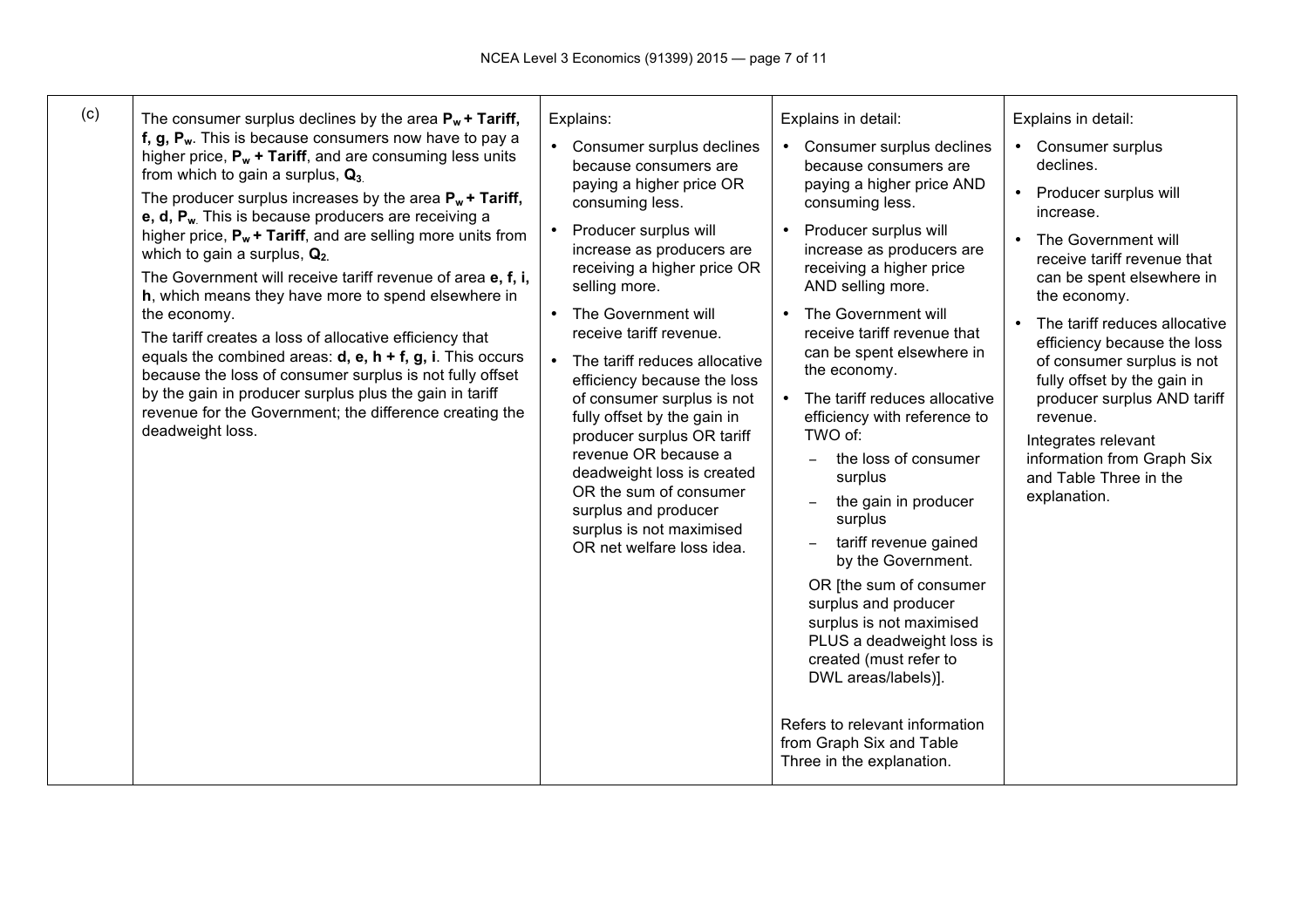| N <sub>1</sub>                                                   | N <sub>2</sub>                   | A <sub>3</sub>                | A4                                     | M5                                                                          | M <sub>6</sub>                                                              | E7                                                                                                                                                            | E8                                                                                                                                    |
|------------------------------------------------------------------|----------------------------------|-------------------------------|----------------------------------------|-----------------------------------------------------------------------------|-----------------------------------------------------------------------------|---------------------------------------------------------------------------------------------------------------------------------------------------------------|---------------------------------------------------------------------------------------------------------------------------------------|
| Very little<br>Achievement<br>evidence, partial<br>explanations. | Some<br>Achievement<br>evidence. | Most Achievement<br>evidence. | Nearly all<br>Achievement<br>evidence. | Some Merit<br>evidence<br>AND<br>Refers to Graph<br>Six and Table<br>Three. | Most Merit<br>evidence<br>AND<br>Refers to Graph<br>Six and Table<br>Three. | Excellence<br>evidence. One part<br>may be weaker.<br>AND<br>Integrates relevant<br>information from<br>Graph Six and<br>Table Three into<br>the explanation. | All points covered.<br><b>AND</b><br>Integrates relevant<br>information from<br>Graph Six and<br>Table Three into<br>the explanation. |

NO = No response; no relevant evidence

# **Cut Scores**

|                    | <b>Not Achieved</b> | ⊾chievement                                                            | <b>Achievement with Merit</b> | <b>Achievement with Excellence</b> |
|--------------------|---------------------|------------------------------------------------------------------------|-------------------------------|------------------------------------|
| <b>Score range</b> | . പ                 | $\overline{ }$<br>$\overline{\phantom{0}}$<br>$\overline{\phantom{a}}$ | - 10<br>. –<br>10<br>◡        | $19 - 24$                          |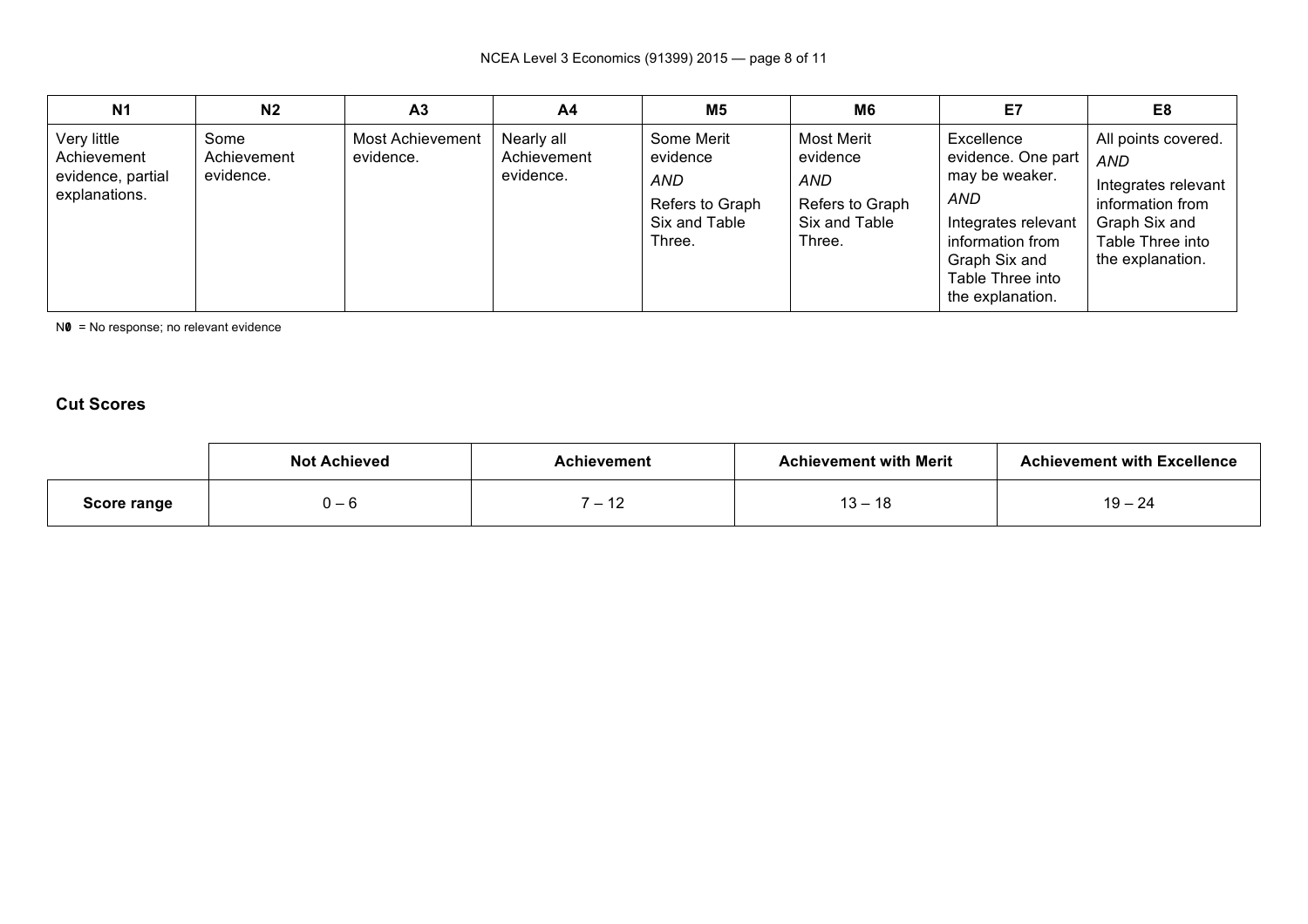

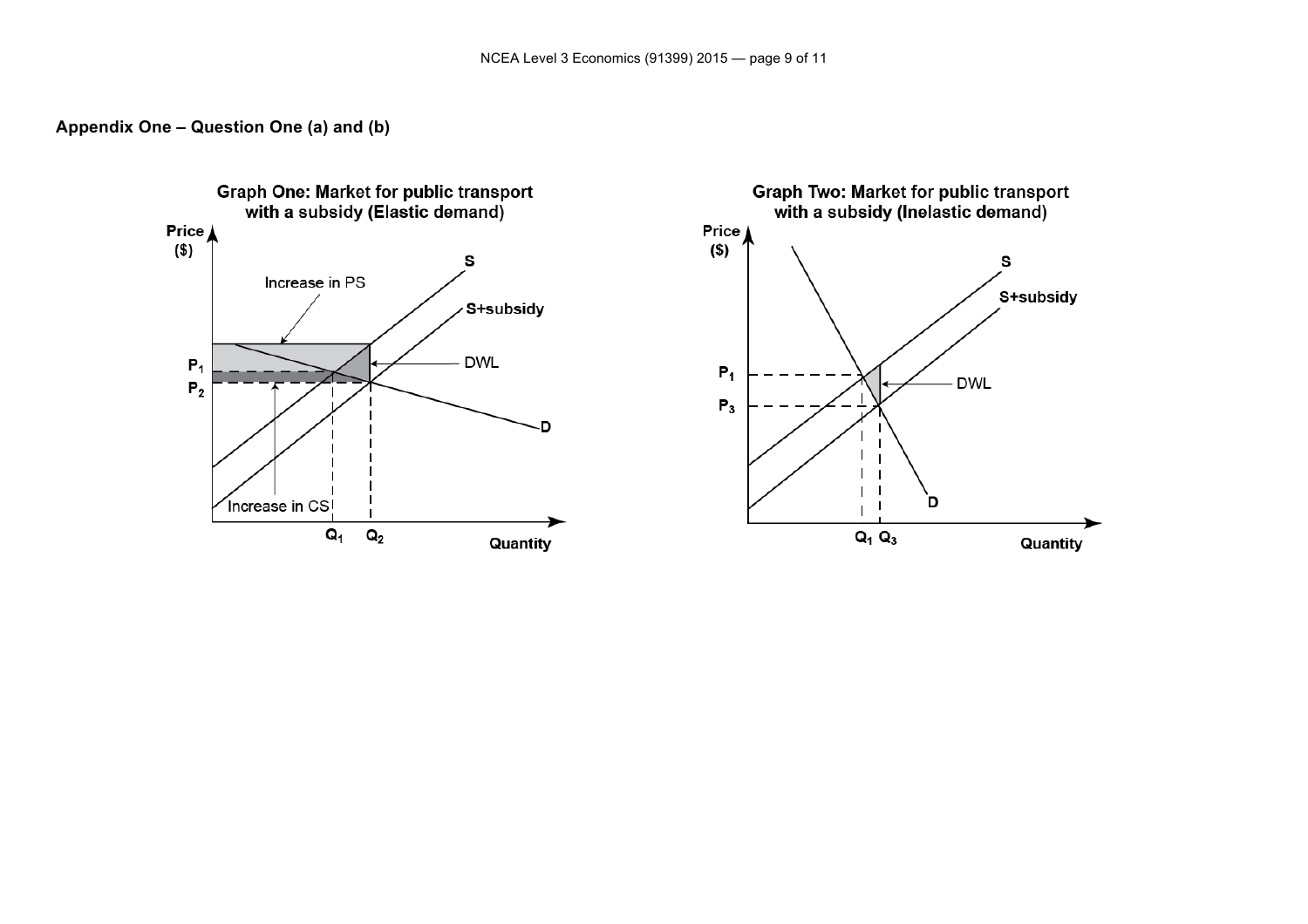### **Appendix Two – Question Two (a)**



**Graph Three: New Zealand market for a packet of cigarettes**